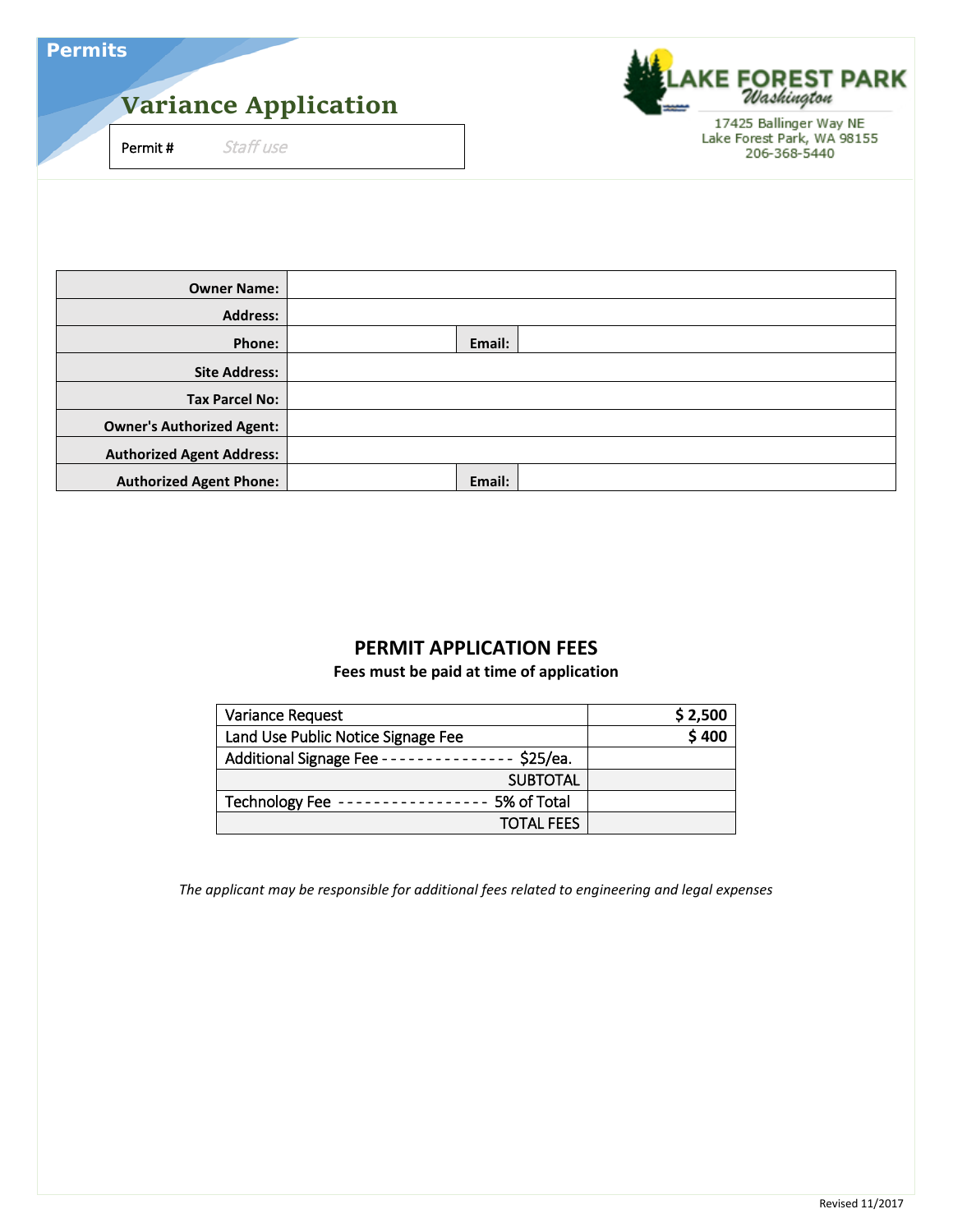**Please provide the requested information:** (Attach additional sheets if necessary)

| <b>Zoning Classification:</b>                                                                                                                                                                                                                      |                                            |
|----------------------------------------------------------------------------------------------------------------------------------------------------------------------------------------------------------------------------------------------------|--------------------------------------------|
| Is the site within 200 feet of shoreline?                                                                                                                                                                                                          |                                            |
| <b>Comprehensive Plan Designation:</b>                                                                                                                                                                                                             |                                            |
| Check known utilities/services to the<br>site:                                                                                                                                                                                                     | electric<br>water<br>cable<br>sewer<br>gas |
|                                                                                                                                                                                                                                                    | phone<br>garbage<br>other:                 |
| From what sections of Zoning code are                                                                                                                                                                                                              |                                            |
| you requesting a variance? LFP MC<br><b>Sections:</b>                                                                                                                                                                                              |                                            |
|                                                                                                                                                                                                                                                    |                                            |
| Describe the nature of proposal.<br>Indicate as much specific information as<br>possible. i.e. What is proposed? What<br>is the extent of the variance request?                                                                                    |                                            |
|                                                                                                                                                                                                                                                    |                                            |
|                                                                                                                                                                                                                                                    |                                            |
| What is the proposal's intended<br>outcome?                                                                                                                                                                                                        |                                            |
|                                                                                                                                                                                                                                                    |                                            |
| Describe the character of the site. Is the<br>site sloped or flat? Is the site wooded<br>and vegetated, cleared or landscaped?<br>What is the current use of the site?<br>Describe the surrounding areas<br>(undeveloped, residential, commercial) |                                            |
|                                                                                                                                                                                                                                                    |                                            |
| What is the current use of the site?                                                                                                                                                                                                               |                                            |
| Describe the surrounding areas                                                                                                                                                                                                                     |                                            |
| (commercial, undeveloped, residential)                                                                                                                                                                                                             |                                            |
|                                                                                                                                                                                                                                                    |                                            |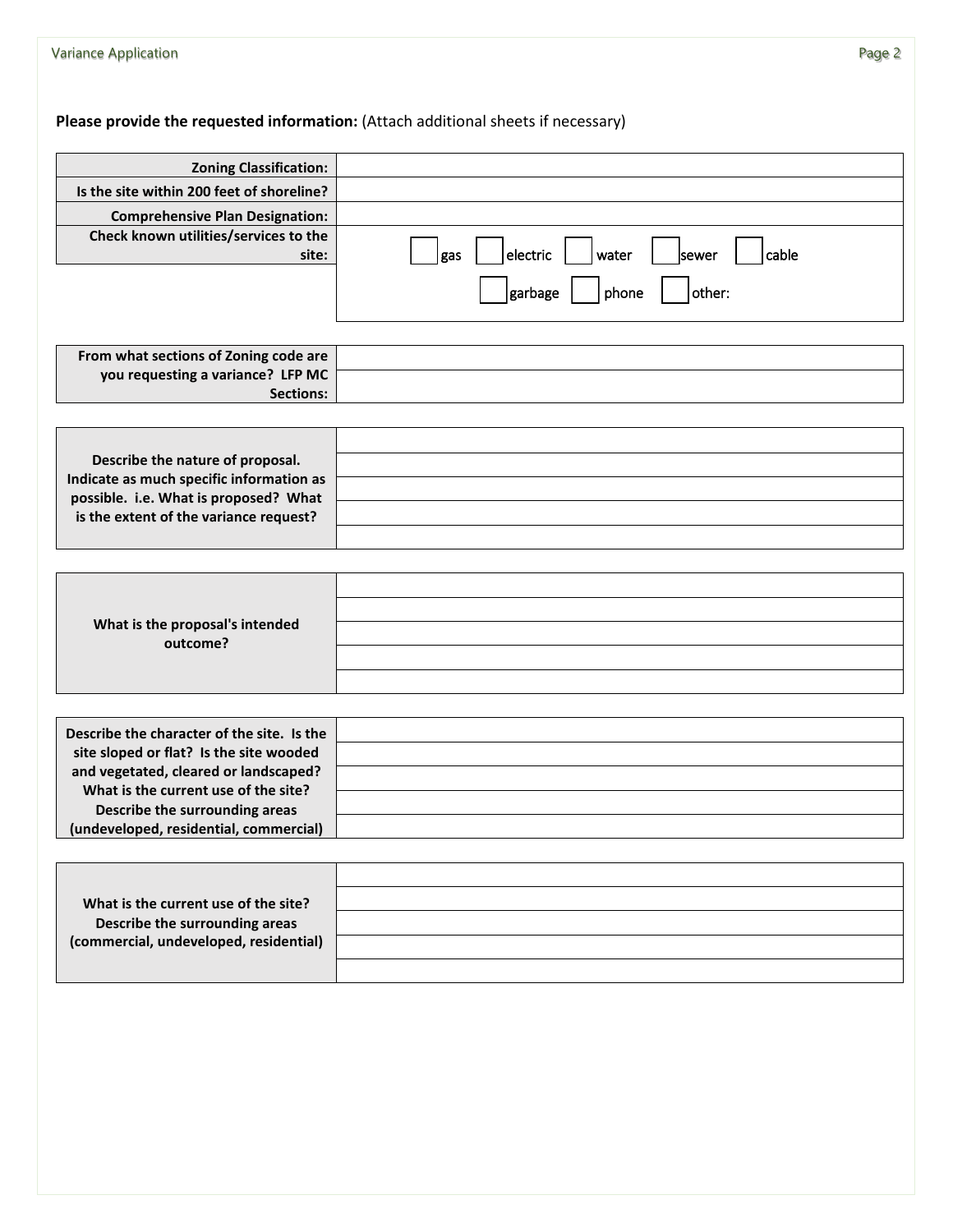**The applicant must provide the following submittal requirements.** Two paper copies and one digital copy of all materials are required.

It is important to note: It is the responsibility of the applicant to prove that all criteria are met in order for the Hearing Examiner to consider approval of the application.

 A site-plan that must be accurate, legible and drawn to scale (a recent survey may be required) that provides the following:

- The existing dimensions and lot size, proposed dimensions and lot size
- Identify adjacent streets, existing and proposed access
- Identify existing and proposed structures and distances to property lines
- Location of proposed alterations or improvements
- Location of any critical areas on or near the site
- Location of any open space or preservation areas
- Location of any significant trees (6" diameter or greater)
- If possible, locate drainage channels, sewer and water lines
- Identify existing and proposed easements
- Elevation plans, if applicable

 Preliminary Drainage Plan (required for some proposals). This should be prepared by professional engineer licensed in the State of Washington. Drainage requirements, systems and techniques must comply with the King County Surface Water Design Manual, as adopted by the City of Lake Forest Park

A variance is the means by which an adjustment is made in the application of the specific regulations of this title to a particular piece of property. A variance application shall be made on forms approved by the planning department and presented to the hearing examiner. The hearing examiner shall, after a public hearing, make a final decision. Variances shall be granted only in cases where the particular property, because of special circumstances applicable to the property, is deprived of privileges commonly enjoyed by other properties in the same vicinity and zone and where the variance will remedy the disparity in privilege, or to accommodate a solar energy system. Before a variance shall be granted, the following requirements shall be met.

### **Applications must include a thorough response to the following criteria:**

- The variance shall not constitute a grant of special privilege inconsistent with the limitation upon uses of other properties in the vicinity and zone in which the property on behalf of which the application was filed is located
- That such variance is necessary, because of special circumstances relating to the size, shape, topography, location or surroundings of the subject property, to provide it with use rights and privileges permitted to other properties in the vicinity and in the zone in which the subject property is located
- − Granting of such a variance will not be materially detrimental to the public welfare or injurious to the property or improvements in the vicinity and zone in which the subject property is situated
- There are special circumstances applicable to a particular lot or tract, such as size, shape, topography, surroundings, trees, groundcover or other physical conditions, installation of a solar energy system or the location or orientation of a building for purposes of gaining or providing solar access
- The granting of the variance will not alter the character of the land, nor impair the appropriate use or development of adjacent property
- Granting the variance will not conflict with the general purposes and objectives of the Comprehensive Plan and other requirements of this title
- In determining whether to approve an application for a variance, the Hearing Examiner shall consider the applicant's record regarding meeting the terms, conditions and limitations of other permits previously issued including building permits, conditional uses or variances
- All variances shall meet any other term, condition or limitation of the Lake Forest Park Municipal Code, if any, applicable to the specific action including Title 16, Environmental Protection; Title 17, Subdivisions; and Title 18, Zoning Requirements

.